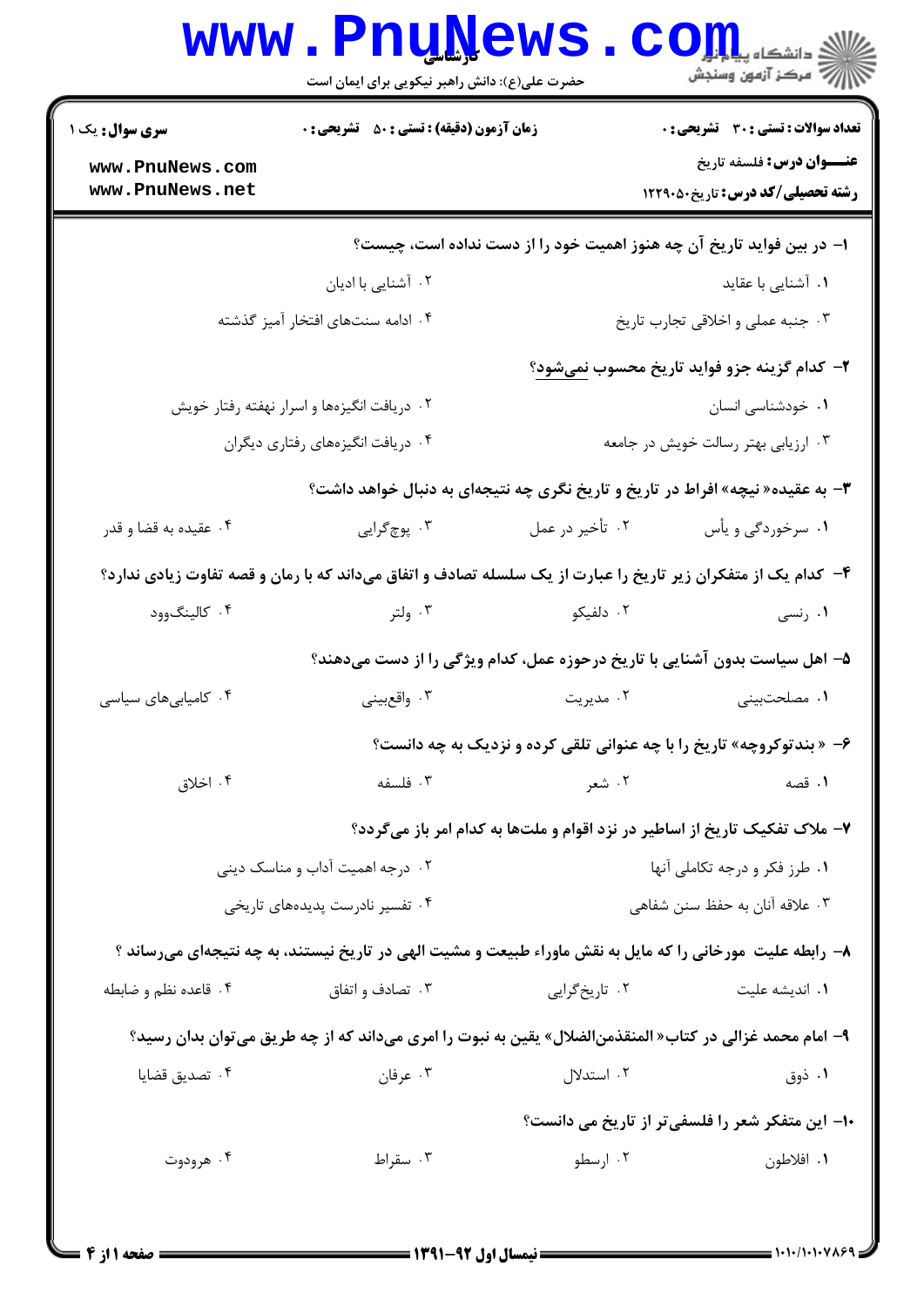| <b>زمان آزمون (دقیقه) : تستی : 50 ٪ تشریحی : 0</b>                                                                                                                 |                                                       | <b>تعداد سوالات : تستی : 30 ٪ تشریحی : 0</b>                                                                                                             |  |  |  |
|--------------------------------------------------------------------------------------------------------------------------------------------------------------------|-------------------------------------------------------|----------------------------------------------------------------------------------------------------------------------------------------------------------|--|--|--|
|                                                                                                                                                                    |                                                       | <b>عنـــوان درس:</b> فلسفه تاریخ<br><b>رشته تحصیلی/کد درس:</b> تاریخ5۰/1229                                                                              |  |  |  |
| 11- تاریخ در نزد مورخان رسمی که در سفرهای جنگی پادشاهان با ایشان همراه بودهاند عبارت بوده است از؟                                                                  |                                                       |                                                                                                                                                          |  |  |  |
| ۰۲ عبرت آموزی از گذشته                                                                                                                                             |                                                       | ٠١. شناخت گذشته                                                                                                                                          |  |  |  |
| ۰۴ وقایع نگاری همراه با ستایش                                                                                                                                      |                                                       | ۰۳ آشنایی با افتخارات گذشته                                                                                                                              |  |  |  |
| ۱۲– کدام مورخ انگلیسی سعی کرد در آثار خود نشان دهد که محقر ترین هنرپیشه تئاتر هم به قدر نام آوران بزرگ در پیدایش<br>و توسعه کشور خویش تأثیر داشتهاند؟              |                                                       |                                                                                                                                                          |  |  |  |
| ۰۳ کارل لامپرشت                                                                                                                                                    | ۰۲ ولتر                                               | ۰۱ ریچارد گرین                                                                                                                                           |  |  |  |
| ۱۳- در کدام گزینه قدیمی ترین کوشش منظم اقوام شرقی برای تاریخ نگاری آمده است؟                                                                                       |                                                       |                                                                                                                                                          |  |  |  |
| ۰۳ کتیبههای هخامنشی                                                                                                                                                | ۰۲ تورات                                              | ۰۱ الواح سومری                                                                                                                                           |  |  |  |
| ۱۴– اولین مورخ مسلمان که در تألیف اثرش که یک تاریخ عمومی است؛ خود را از توجیه «خوارق» در تاریخ بینیاز یافت؟                                                        |                                                       |                                                                                                                                                          |  |  |  |
| ۰۳ راوندی                                                                                                                                                          | ۰۲ طبری                                               | ۰۱ ابنخلدون                                                                                                                                              |  |  |  |
|                                                                                                                                                                    |                                                       | ۱۵– کدام گزینه درباره خداینامهها صادق <u>نیست</u> ؟                                                                                                      |  |  |  |
|                                                                                                                                                                    | ٠١. روايات خداينامهها تا حدى رنگ افسانه و حماسه دارد. |                                                                                                                                                          |  |  |  |
|                                                                                                                                                                    |                                                       |                                                                                                                                                          |  |  |  |
|                                                                                                                                                                    | ۰۳ تجسمی از آرمانهای طبقه نجبا در عهد ساسانیان است.   |                                                                                                                                                          |  |  |  |
| ۰۴ واقعه نگاری صادقانه و صمیمانهای از زندگی پادشاهان و احوال زمانه ایشان است.                                                                                      |                                                       |                                                                                                                                                          |  |  |  |
|                                                                                                                                                                    |                                                       |                                                                                                                                                          |  |  |  |
| ۰۲ تعصبهای کهنه مذهبی                                                                                                                                              |                                                       | ٠١ بيان كرامات قديسان و شهدا                                                                                                                             |  |  |  |
| ۰۴ انتظار درباره یک نجات دهنده موعود                                                                                                                               |                                                       | ۰۳ اعمال رسولان و رسالات آنها                                                                                                                            |  |  |  |
| ۱۷– در تاریخ نویسی مسلمین دو شرط عمده مورخ کدام است؟                                                                                                               |                                                       |                                                                                                                                                          |  |  |  |
| ٢. عدالت - ضبط                                                                                                                                                     |                                                       | 1. صداقت - عدالت                                                                                                                                         |  |  |  |
| ۰۴ تقوا - پرهيز از اغراض                                                                                                                                           |                                                       | ۰۳ پارسایی - استنباط عقلانی                                                                                                                              |  |  |  |
| ۱۸– کتاب این فیلسوف مسلمان در حقیقت یک« دائرەالمعارف» تحلیلی است از تمام اطلاعات مربوط به روش تاریخ نگاری که<br>مورخ با احاطه بر آنها اثر علمی خود را پدید میآورد؟ |                                                       |                                                                                                                                                          |  |  |  |
|                                                                                                                                                                    |                                                       |                                                                                                                                                          |  |  |  |
|                                                                                                                                                                    |                                                       | ۲ . الگویی از یک رشته تواریخ پادشاهان و زندگی ایشان است.<br>۱۶– در تاریخ نویسی مسیحی مورخان سریانی و ارمنی روایات را منحصراً به چه زمینهای محدود ساختند؟ |  |  |  |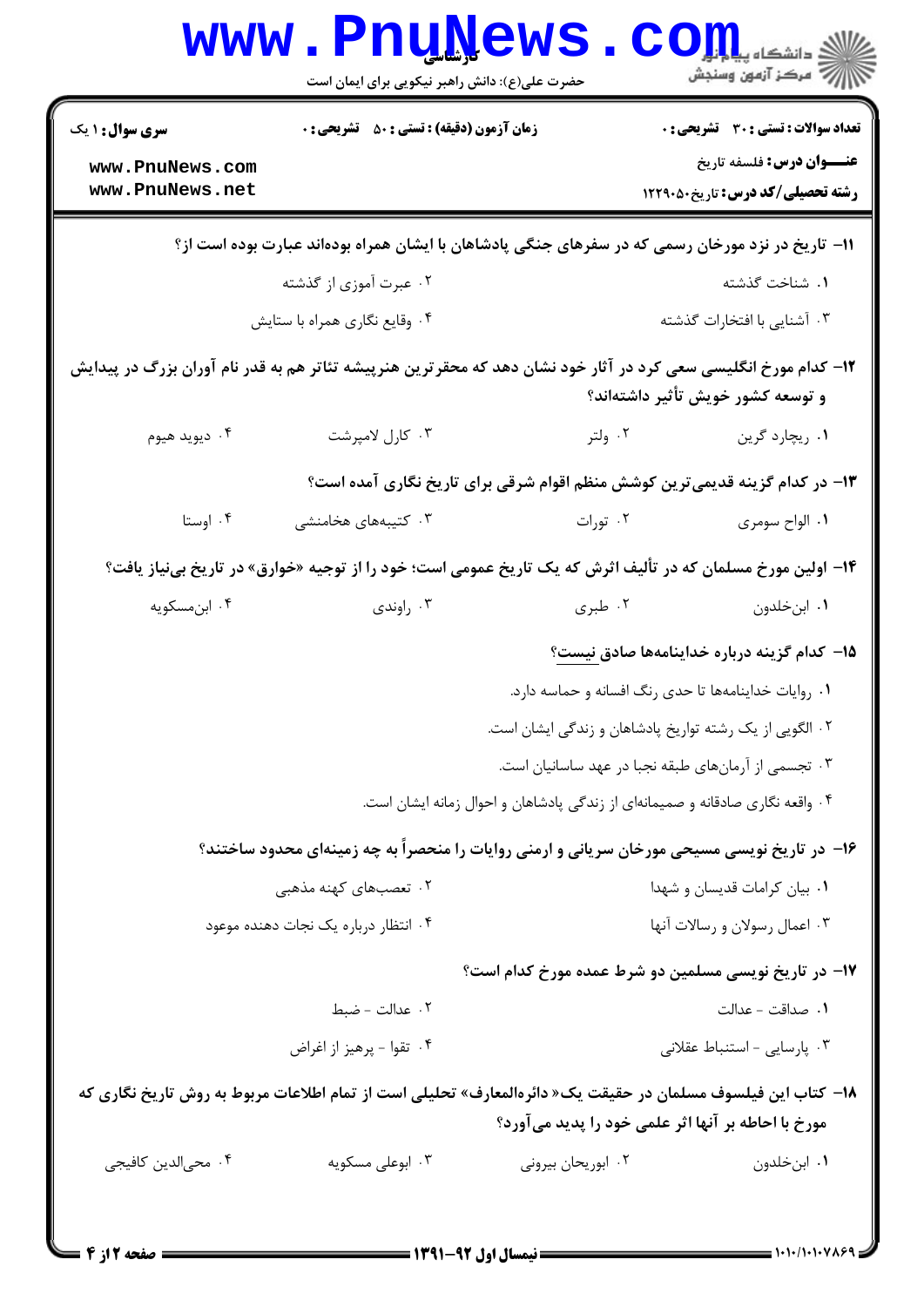|                                    | www.PnuNews<br>حضرت علی(ع): دانش راهبر نیکویی برای ایمان است                                                    |                                                                                | الاد دانشگاه پیابازا <mark>ر</mark><br>الا دانشگاه پیابازار                      |
|------------------------------------|-----------------------------------------------------------------------------------------------------------------|--------------------------------------------------------------------------------|----------------------------------------------------------------------------------|
| <b>سری سوال : ۱ یک</b>             | <b>زمان آزمون (دقیقه) : تستی : 50 ٪ تشریحی : 0</b>                                                              |                                                                                | <b>تعداد سوالات : تستی : 30 ٪ تشریحی : 0</b>                                     |
| www.PnuNews.com<br>www.PnuNews.net |                                                                                                                 |                                                                                | <b>عنـــوان درس:</b> فلسفه تاریخ<br><b>رشته تحصیلی/کد درس:</b> تاریخ40121        |
|                                    |                                                                                                                 |                                                                                | ۱۹− در حوزه نقد تاریخی از نظر یک فیلسوف مسلمان « قانون المطابقه» چه تعریفی دارد؟ |
|                                    |                                                                                                                 | ۰۱ شناخت احوال گذشتگان برای کسی که زمان آنها را درک نکرده است.                 |                                                                                  |
|                                    |                                                                                                                 | ۰۲ انطباق احوال اجتماعی و سیاسی و فرهنگی هر دوره با شرایط زندگی مورد قبول عامه |                                                                                  |
|                                    |                                                                                                                 | ۰۳ انطباق حوادث منقول با آنچه اقتضای طبیعت و احوال جاری عمران بشری است.        |                                                                                  |
|                                    |                                                                                                                 | ۰۴ انطباق جریانات تاریخی و سیاسی با مدارک و اسناد موجود در زمان واقعه          |                                                                                  |
|                                    | +۲- جسورانهترین و در عین حال عظیمترین طرح در تاریخ نویسی مسلمین به زبان فارسی در عهد کدام سلسله به رشته         |                                                                                | تحریر در آمد و نامش چه بود؟                                                      |
|                                    | ٠٢ ايلخانان - جامعالتواريخ                                                                                      |                                                                                | ٠١ سامانيان - تاريخالكامل                                                        |
|                                    | ۰۴ غزنویان - تاریخ بیهقی                                                                                        |                                                                                | ۰۳ صفویه - تاریخ یمینی                                                           |
|                                    | <b>۲۱</b> - این نکته که سر و کار تاریخ غالباً با امور جزئی و فردی است مانع عمدهای است در رسیدن به چه چیزی است؟  |                                                                                |                                                                                  |
| ۰۴ تجربه و قانون                   | ۰۳ عینیت و قانون                                                                                                | ۰۲ حقیقت و قانون                                                               | ۰۱ قطعیت و قاعده                                                                 |
|                                    | <b>۲۲</b> - تاریخ از نظر « هاینریش ریکرت » علاوه بر توصیف واقعیتها مشتمل بر چه چیزی است؟                        |                                                                                |                                                                                  |
| ۰۴ عرف و سنت رايج                  | ۰۳ نیات مردم                                                                                                    | ۰۲ قضاوت مردم                                                                  | ۰۱ قضاوت ارزشها                                                                  |
|                                    |                                                                                                                 |                                                                                | <b>۲۳</b> – کدام گزینه درباره «جنبه عینی » در تاریخ صحیح <u>نمیباشد؟</u>         |
|                                    |                                                                                                                 |                                                                                | ٠١ جنبه عيني در تاريخ مطلق نبوده و نسبي است.                                     |
|                                    |                                                                                                                 | ۰۲ جنبه عینی در تاریخ با آنچه در علم آن را عینی میخوانند متفاوت است.           |                                                                                  |
|                                    |                                                                                                                 | ۰۳ گرایش ذهنی مورخ وی را در شناخت یاری رسانده و وی را به عینیت رهنمون میسازد.  |                                                                                  |
|                                    | ۰۴ تاریخ همین اندازه که خود آگاهانه از تبعیض، تعصب و از کتمان حقیقت دور باشد جنبه عینی دارد.                    |                                                                                |                                                                                  |
|                                    |                                                                                                                 |                                                                                | <b>۲۴</b> - از نظر کدام فیلسوف تاریخ« تمام تاریخ» عبارت است از تاریخ معاصر؟      |
| ۰۴ کارلپوپر                        | ۰۳ کالینگوود                                                                                                    | ۰۲ بندتوکروچه                                                                  | ۰۱ ویلهلم دیلتای                                                                 |
|                                    | ۲۵– از نظر «فرانسیس بیکن» تبعیت کورکورانه اقوال کسانی که مردم عادت کردهاند سخنان آنان را به منزله حجت بشمارند و |                                                                                | در واقع پرستش کنند چه نام دارد؟                                                  |
| ۰۴ بتهای طایفهای                   | ۰۳ بتهای شخصی                                                                                                   | ۰۲ بتهای نمایشی                                                                | ۰۱ بتهای بازاری                                                                  |
|                                    |                                                                                                                 |                                                                                |                                                                                  |